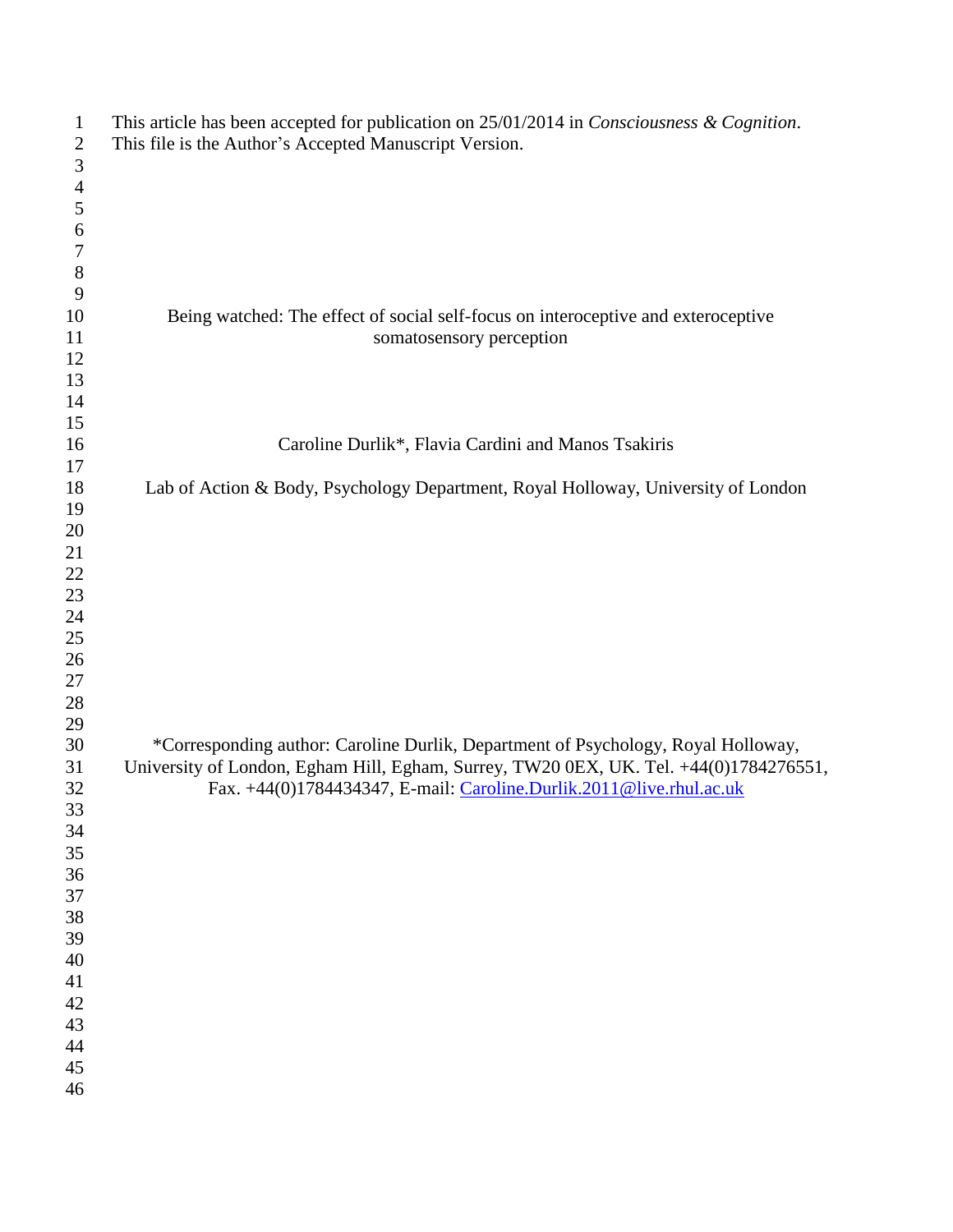### **Abstract**

### 

We become aware of our bodies interoceptively, by processing signals arising from within the

body, and exteroceptively, by processing signals arising on or outside the body. Recent

research highlights the importance of the interaction of exteroceptive and interoceptive signals

in modulating bodily self-consciousness. The current study investigated the effect of social self-

 focus, manipulated via a video camera that was facing the participants and that was either switched on or off, on interoceptive sensitivity (using a heartbeat perception task) and on tactile

perception (using the Somatic Signal Detection Task (SSDT)). The results indicated a

significant effect of self-focus on SSDT performance, but not on interoception. SSDT

performance was not moderated by interoceptive sensitivity, although interoceptive sensitivity

scores were positively correlated with false alarms, independently of self-focus. Together with

previous research, our results suggest that self-focus may exert different effects on body

perception depending on its mode (private versus social). While interoception has been

previously shown to be enhanced by private self-focus, the current study failed to find an effect

of social self-focus on interoceptive sensitivity, instead demonstrating that social self-focus

improves exteroceptive somatosensory processing.

 *Keywords:* Interoception; Exteroception; Heartbeat perception; Somatic signal detection; Self-focus

- 
- 
-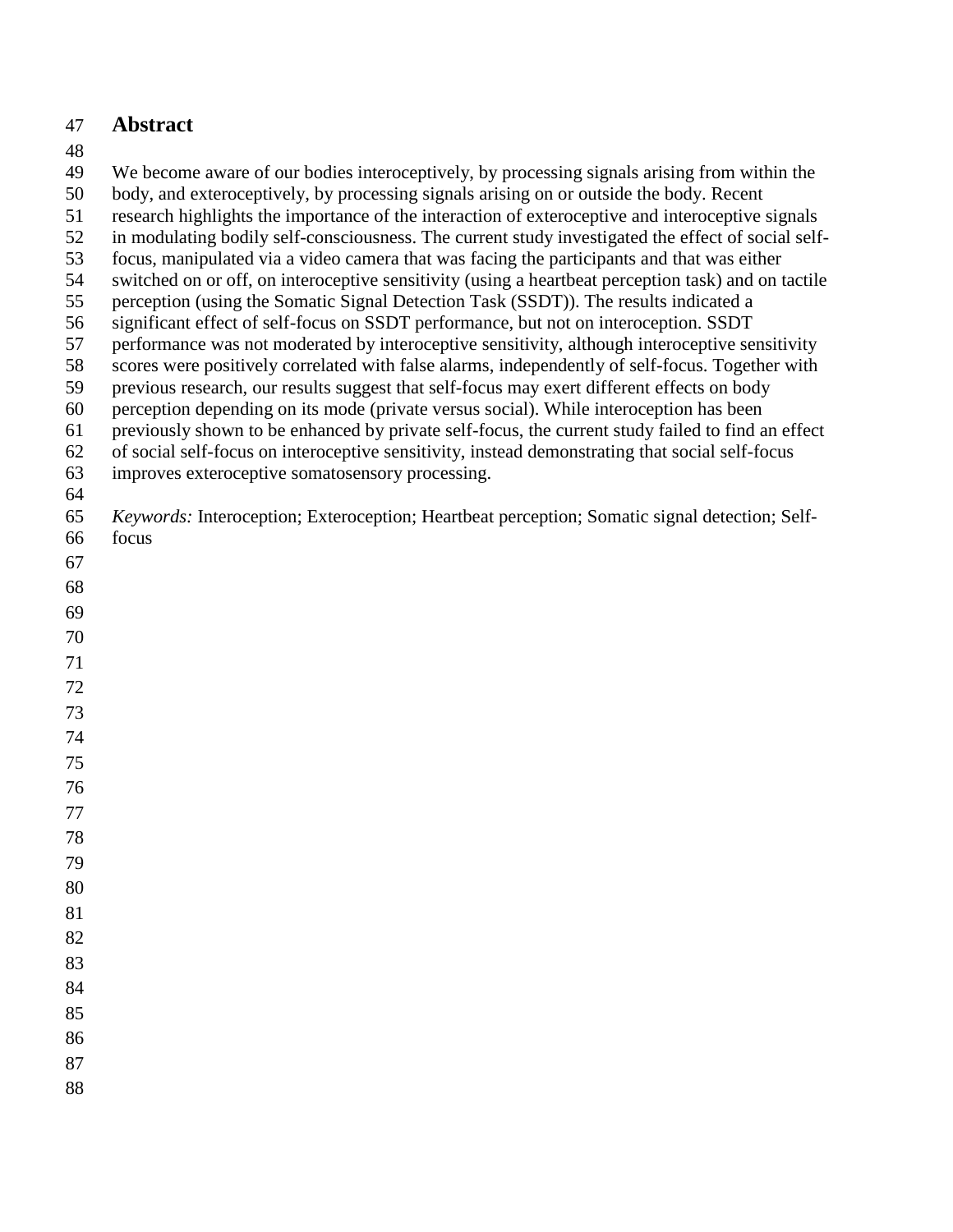### **1. Introduction**

 Considerable research evidence supports the multi-level model of body perception and body awareness (Berlucchi & Aglioti, 2010). In order for us to be aware of, and have an accurate perception of our bodies we must co-perceive various sensory inputs, including interoceptive, exteroceptive, proprioceptive, vestibular, tactile, and visual signals (Neisser, 1993). For a large part, we become aware of our bodies interoceptively, by processing signals arising from within the body (e.g., heart beats, respiration, gastrointestinal functions), and exteroceptively by processing signals arising on (e.g., touch), or outside the body (e.g., vision). While research on multisensory integration delineates how exteroceptive signals are combined and then impact body-awareness (e.g., vision and touch, or vision and audition; see Tsakiris, 2010 for a review), little is known about the integration of signals across interoceptive and exteroceptive somatosensory modalities. Even though interoceptive and exteroceptive signals are processed separately in the brain (e.g., Farb, Segal, & Anderson, 2013; Hurliman, Nagode, & Pardo, 2005) the two modes of bodily perception are highly interconnected (Simmons et al., 2012) and need to be integrated to bring about body awareness (Craig, 2009). Recent empirical investigations demonstrate that combined interoceptive-exteroceptive signals can significantly alter ownership of a virtual hand (Suzuki, Garfinkel, Critchley, & Seth, 2013), as well as awareness of one's body in space (Aspell et al., 2013), providing behavioral evidence to suggest that interoceptive and exteroceptive signals are integrated to jointly shape body awareness and perception. As body perception ultimately relies on the online integration of sensory signals across 110 different modalities—a dynamic process strongly modulated by attention (e.g., Talsma  $\&$  Woldorff, 2005)—state-dependent fluctuations in both interoceptive and exteroceptive somatosensory perception as a function of varying modes and degrees of attention to the self could be expected. Distinct modes of self-focus enhance aspects of the self directly related to the given focus-mode—for example, mirrors have been found to elicit a more private self-focus, by directing individuals' attention to inner aspects of the self, whereas video cameras have been found to elicit a more social self-focus by drawing individuals' attention to the external, observable to others aspects of the self (Carver & Scheier, 1981; Davies, 2005). Private self- focus has been found to enhance interoceptive sensitivity, as reflected by higher heartbeat perception accuracy when attending to pictures of self, self-referential words (Ainley, Maister, Brokfeld, Farmer, & Tsakiris, 2013) or reflection of self in a mirror (Ainley, Tajadura-Jimenez, Fotopoulou, & Tsakiris, 2012; Weisz, Balazs, & Adam, 1988). The way in which private self- focus affects exteroceptive somatosensory perception is less clear than in the case of interoception. A recent study by Mirams, Poliakoff, Brown, and Lloyd (2013) shows that body- scan meditation practice, in which participants are trained to attend to selective areas of the body one at a time while taking the time to notice any somatic sensations in a non-evaluative manner,

 is followed by an increase in sensitivity and decrease in false alarm rates on a tactile perception task, suggesting enhanced tactile perception following the meditation practice. The authors point

out that their results contradict the findings from their previous study (Mirams, Poliakoff, Brown,

129 & Lloyd, 2012) examining the effects of interoceptive versus exteroceptive attention on

somatosensory processing, which found that interoceptive attention increases an individual's

propensity to report feeling a tactile stimulus regardless of whether it has occurred or not. They

conclude that bodily self-focus might have differential effects on somatosensory processing

depending on the mode of attention (localized, non-mindful interoceptive attention versus

generalized, mindful body-scan meditation). Consequently, further research is necessary to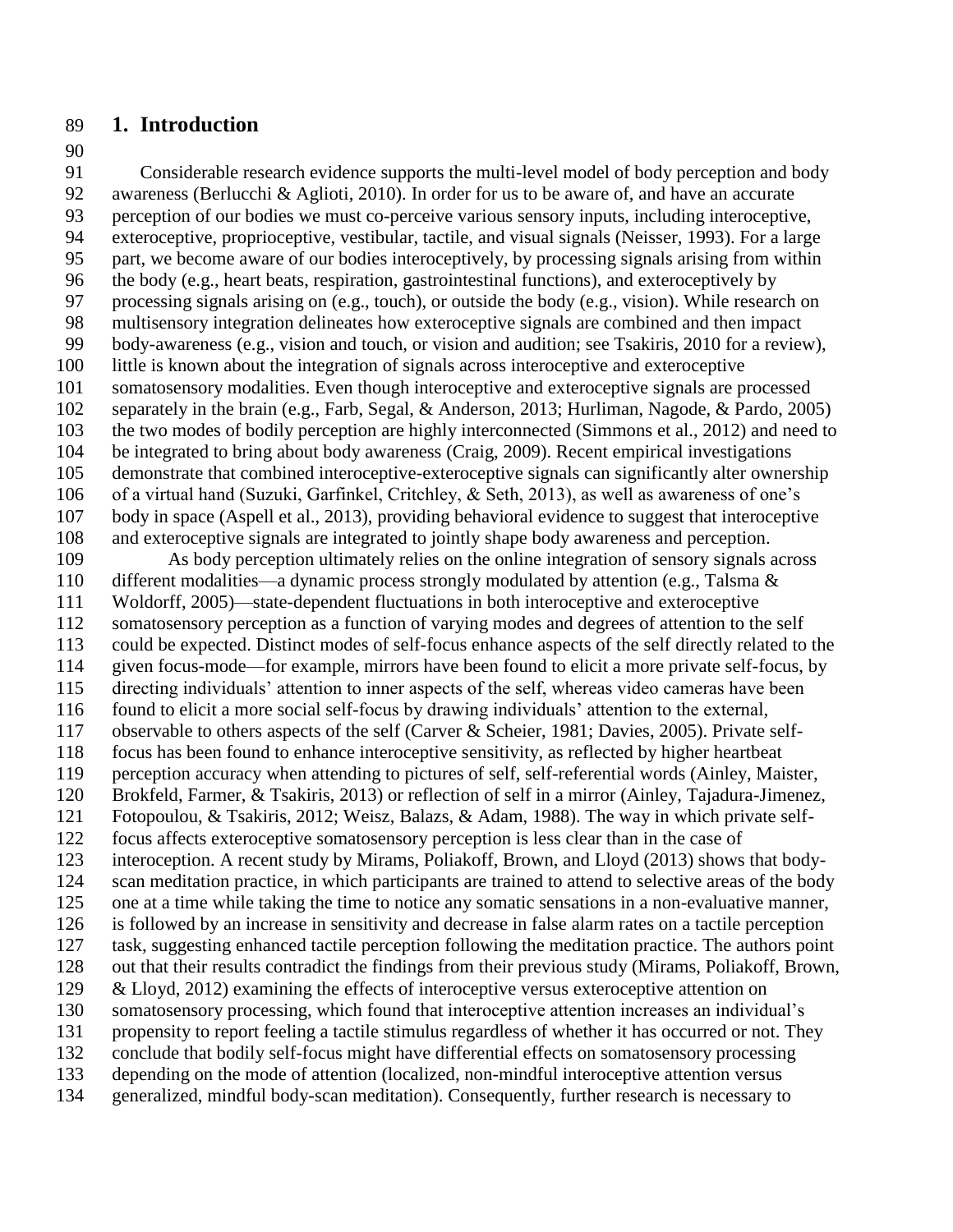delineate the way in which self-focus affects interoceptive and exteroceptive somatosensory processing.

 While several studies have investigated effects of various modes of private self-focus on body perception, no study to date has examined how processing of bodily signals, both interoceptive and exteroceptive in nature, is affected by social self-focus. Social self-focus has been successfully elicited in experimental settings with a turned on video camera facing the participant as if s/he is being filmed (e.g., Burgio, Merluzzi, & Pryor, 1986; Duval & Lalwani, 1999). As there is evidence that private self-focus and social self-focus can have distinct cognitive effects (Davies, 2005), it is possible that social self-focus might impact body awareness in a different manner than private self-focus. The aim of the present study was to investigate whether social self-focus evoked by a turned on video camera (self-focus condition: camera turned on and facing the participant; non self-focus condition: camera turned off and facing away from the participant) would affect interoceptive and/or exteroceptive somatosensory processing.

 We assessed interoceptive somatosensory processing by measuring cardiac interoceptive sensitivity (IS), which is commonly quantified as an individual's heartbeat perception accuracy score, calculated by comparing the number of heartbeats the individual reports to the number of heartbeats that actually occurred in a given time interval, with better heart beat perception accuracy reflecting higher interoceptive sensitivity (Schandry, 1981). In order to measure exteroceptive somatosensory processing we used a modified Somatic Signal Detection Task (SSDT; Lloyd, Mason, Brown, & Poliakoff, 2008). The SSDT involves detecting the presence of a near-threshold tactile stimulus presented on 50% of the trials, while a simultaneous visual stimulus, such as an LED, also flashes on 50% of the trials, resulting in an increase in participants' hit rate and false alarm rate due to the flashing LED (Lloyd et al., 2008). A signal detection analysis is used to establish whether any observed change in responses is due to an effect of the manipulation on tactile sensitivity (i.e., ability to tell apart signal from noise), response criterion (i.e., propensity to report feeling a tactile stimulus), or both. Overall, higher sensitivity, higher hit rate, and lower false alarm rate suggest higher exteroceptive/tactile awareness of the body. We hypothesized that the self-focus condition would be associated with enhanced somatosensory processing. We predicted that the self-focus condition would bring about an increase in interoceptive sensitivity as reflected by better heartbeat perception accuracy in the ''camera on'' as opposed to ''camera off'' condition. We further hypothesized that the ''camera on'' condition would be associated with improved tactile perception and that this would be reflected by increased sensitivity on the SSDT, driven by increased hit rate and decreased false alarm rate in the ''camera on'' as opposed to the ''camera off'' condition. As significant differences in emotional and cognitive processing based on individuals' interoceptive sensitivity level have been found—for example, in regards to emotional experience (e.g., Pollatos, Herbert, Matthias, & Schandry, 2007), decision-making (e.g., Werner, Jung, Duschek, & Schandry, 2009), and memory performance (e.g., Werner, Peres, Duschek, & Schandry, 2010)—we have also aimed to investigate potential modulation of SSDT performance by IS level. We expected individuals with higher IS to display more accurate tactile perception, as reflected by higher sensitivity, higher hit rate, and lower false alarm rate. Lastly, we also wanted to examine whether the effect of social self-focus on interoceptive and/or exteroceptive somatosensory processing would be moderated by IS level.

## **2. Material and methods**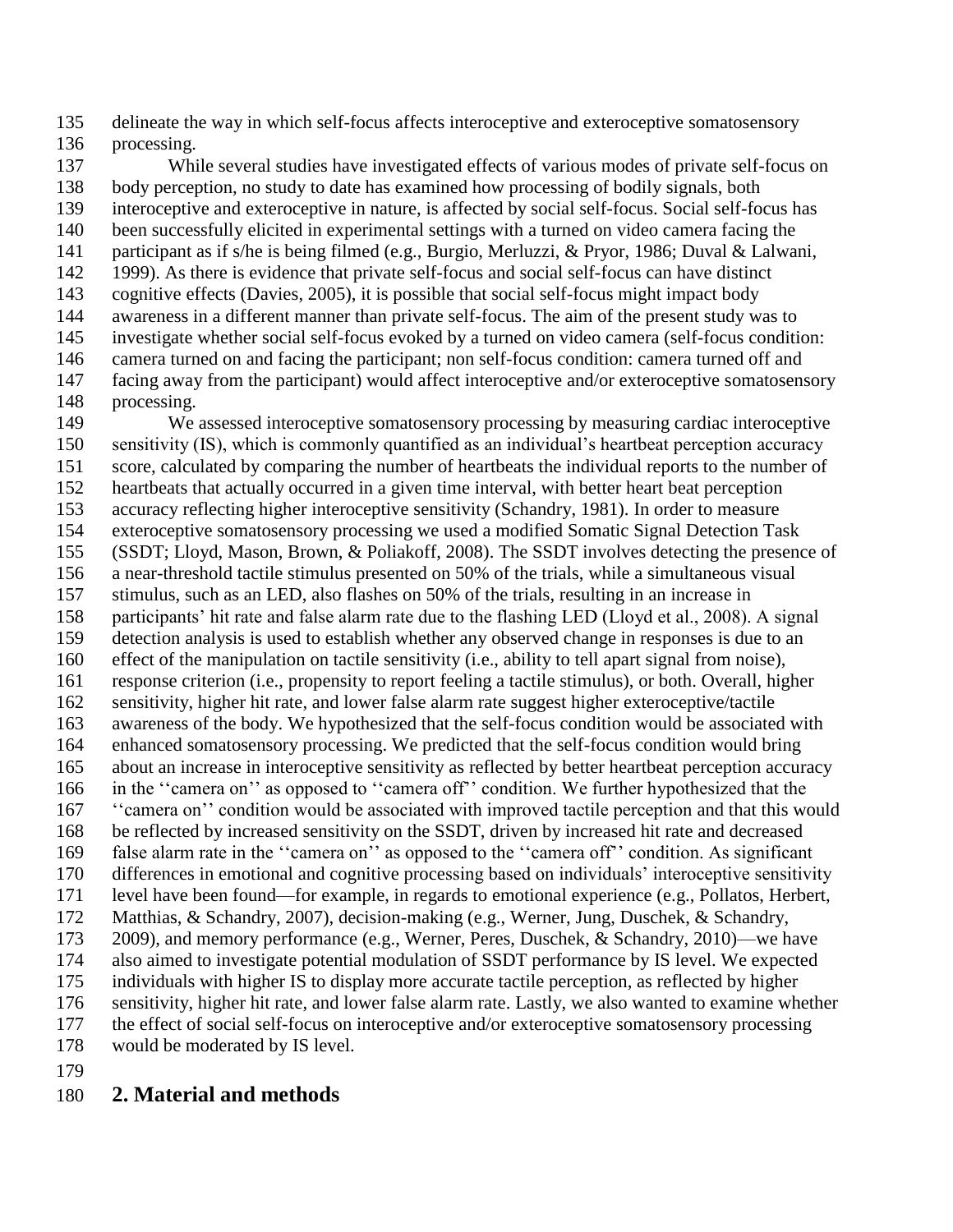### **2.1 Participants**

 Fifty-seven (48 female; Mean age = 18.67 years; SD = .93 years) undergraduate psychology students at Royal Holloway, University of London took part in the experiment in compensation for course credit.

## **2.2 Experimental design**

 The experiment was a fully counterbalanced within-subject design. Participants completed the interoceptive sensitivity (IS) task and the Somatic Signal Detection Task (SSDT) two times each—one time with the video camera turned on and facing the participant (i.e., social self-focus condition), and one time with the video camera turned off and facing away from the participant (i.e., non-self-focus condition). The order of ''camera on''/''camera off'' conditions was counterbalanced across participants. The order of IS task and SSDT within each condition (''camera on'', and ''camera off'') was also counterbalanced across participants. Together, there were 8 possible orders. The order in which a given participant completed the tasks was randomized.

## **2.3 Experimental Set-up**

 Participant was seated at a desk-chair about 1 m away from the wall. A black screen with a 10 mm red LED in the middle was attached directly to the wall. The LED was at eye-level of the seated participant and directly in front of him or her. A video camera was mounted on a tripod and placed about 75 cm directly in front of the participant. The LED was about 25 cm behind the video camera. The camera was slightly below eye-level of the participant in order not to interfere with the participant's vision of the LED. However, when turned on and facing the participant, the camera lens was turned slightly upwards in order to capture participant's face. When the camera was turned off and the lens was facing away from the participant, the tripod and the camera remained in the same position in front of the participant. Fig. 1 illustrates the experimental set up. ---------------------------------------------------------------------------------------------------------------------

- Insert Figure 1 --------------------------------------------------------------------------------------------------------------------- During the experiment, the lab was dark; a spotlight placed above the participant illuminated the area in which the participant was seated. The spotlight did not directly illuminate the wall on which the LED was situated in order not to reduce visibility of the flashing light
- during the SSDT.
- 

### **2.4 Interoceptive sensitivity task**

 Interoceptive sensitivity was assessed via heartbeat perception, using the Mental Tracking Method (Schandry, 1981). Participants were instructed to mentally count their heartbeats from the moment they received an audio computer-generated cue signaling the start of the trial, until they received an otherwise identical cue signaling the end of the trial, and then to verbally report to the experimenter the number of heartbeats they had counted. Every participant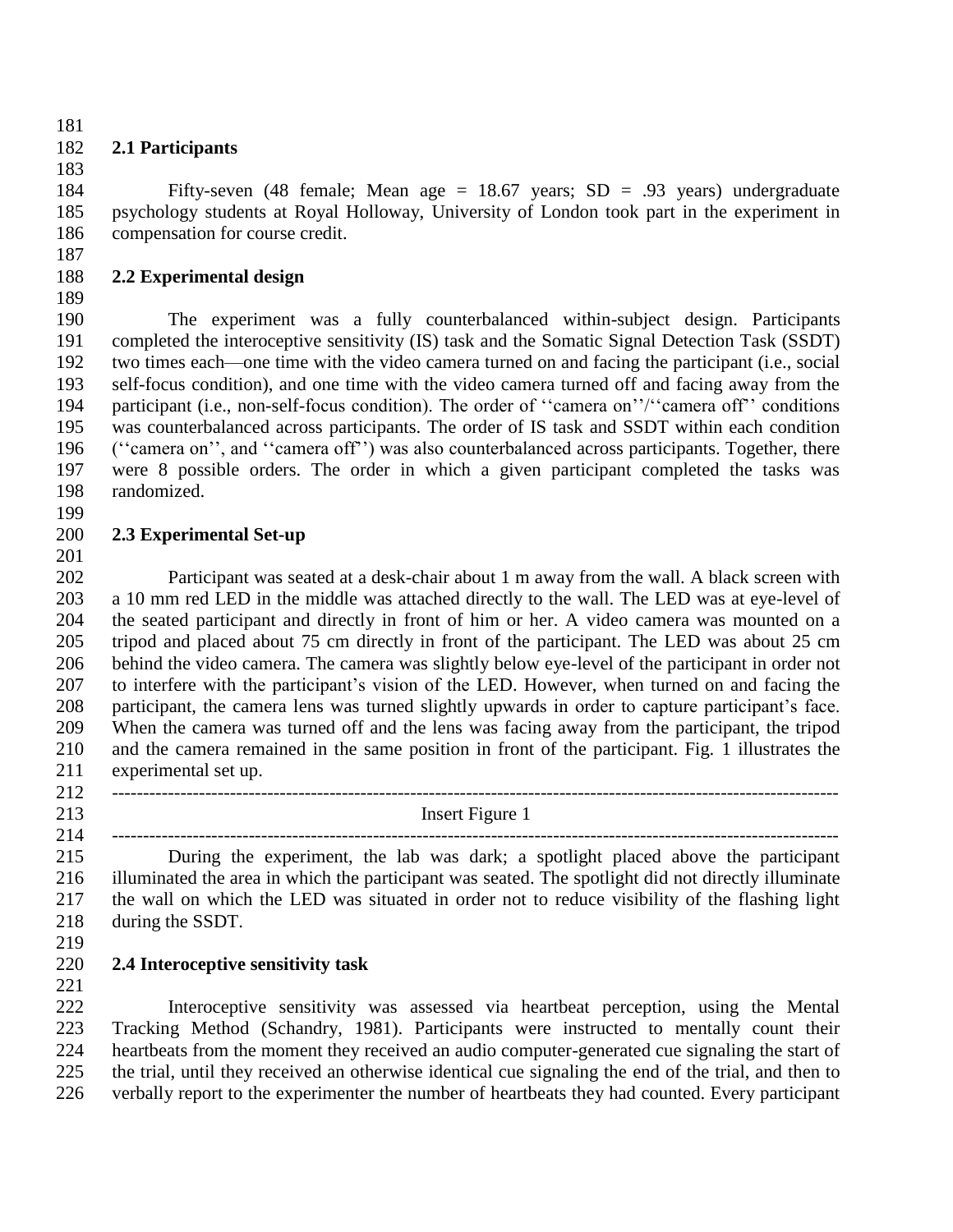was first presented with a 10-s training trial (during the first assessment only), and then with a block of 25-s, 35-s, and 45-s trials presented in a random order. During the whole duration of the task, participants' true heart rate was monitored using a piezo-electric pulse transducer attached to the participant's right index finger (PowerLab 26T, AD Instruments, UK). Throughout the assessment, participants were not permitted to take their pulse, or to use any other strategy such as holding their breath. No information regarding the length of the individual trials or feedback regarding participants' performance was given. The task was programmed using Presentation software (Neurobehavioral Systems: http://www.neurobs.com).

**2.5 Somatic Signal Detection Task** 

 The Somatic Signal Detection Task (SSDT; Lloyd et al., 2008) measures somatic sensitivity and response bias in detecting whether a tactile stimulus at threshold intensity is present or absent, while an irrelevant LED flashes (at the same time as the occurrence of tactile stimulation) or not. The dependent variable is the participant's response: ''definitely yes,'' ''maybe yes,'' ''maybe no,'' ''definitely no''. It should be noted that in order to adapt the SSDT paradigm to the present investigation, we modified some aspects of the procedure. Specifically, we delivered the tactile stimuli to the cheek, as opposed to the hand as in the original paradigm. This adjustment was made to ensure that tactile stimulation occurred at a body-site that is the focus of attention during the video-camera manipulation—the face—as opposed to the hand, which is peripheral to the focus of attention during the manipulation. As we moved the site of tactile stimulation, we also needed to adjust the location of the LED. The light was positioned on eye-level, a meter away from the participant, in his or her central visual field, and slightly behind the video-camera to ensure that the light remained close enough to be salient, yet not too close as to interfere with the salience of the camera manipulation.

 Tactile stimuli were delivered through a constant current electrical stimulator (DS7A, Digitimer). One couple of surface electrodes, placed on the participants' right cheek approximately 1 cm apart, delivered a single constant voltage rectangular monophasic pulse. The beginning of each trial was signaled by two brief audio tones. Then, a stimulus period of 1020 ms followed. In the tactile-present trials a 0.05 ms tactile stimulus was presented after 500 ms. In tactile-absent trials an empty 1020 ms period took place. A single audio tone signaled the end of the trial, at which point participants were asked to report whether they perceived a tactile stimulus on their cheek or not. First, a staircase procedure was used to establish a threshold for each participant—the point at which participant reported feeling the tactile stimulus on 40–60% of the tactile-present trials. The threshold protocol consisted of 5 tactile-present and 5 tactile- absent trials, and the participant was asked to give a verbal response of ''yes'' or ''no'' to each trial. The thresholding procedure was repeated as many times as needed in order to establish the threshold, before the main experimental trials could take place.

 The main experiment consisted of 2 blocks of 80 trials, with 20 trials for each of the four conditions (tactile present-light present, tactile present-light absent, tactile absent-light present, tactile absent-light absent) presented per block in a random order. In the light-present trials the LED was illuminated for 20 ms with a delay of 500 ms on either side. The light was either simultaneous with the tactile pulse (in the tactile present-light present trials) or occurred on its own (in the tactile absent-light present trials). Participants had to report whether they felt the tactile stimulus during the trial period by pressing one of four buttons on the response pad: ''definitely yes,'' ''maybe yes'', ''maybe no,'' ''definitely no'' (the order of the response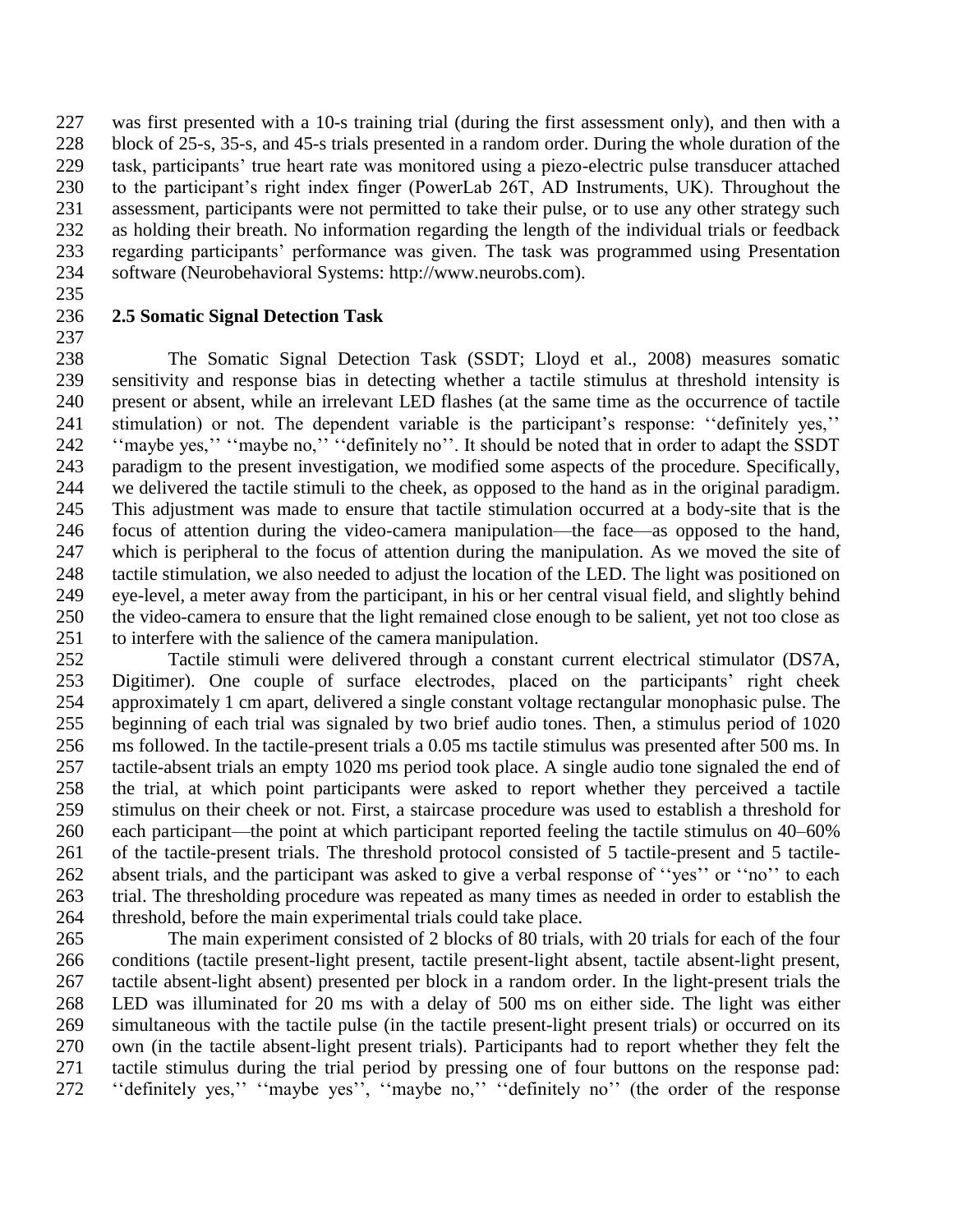buttons was also reversed and random half of the participants responded in the above order, while the other half responded in the reverse order of: ''definitely no,'' ''maybe no,'' ''maybe yes,'' ''definitely yes''). Participants were unaware of the significance of the light stimulus and were asked to report solely whether they felt a tactile stimulus. The stimuli were controlled via a PC running NI LabVIEW 2011 software, which was also used to record the responses. In between the two blocks, the thresholding procedure was repeated in order to re-establish the threshold before the second experimental block.

 

## **2.6 Procedure**

 Upon arrival to the lab participants were given information about the study that was essential to provide informed consent, but that did not reveal the real objectives of the experiment. After participants signed the informed consent form the experiment begun. Participants were seated at the desk-chair and 2 electrodes were attached to their right cheek with the use of surgical tape. Participants then completed the IS task and the SSDT in the ''camera on'' and ''camera off'' conditions (see 'Experimental design' section for information on counterbalancing of task order). Upon completion of the experiment participants were fully debriefed and informed about the real purpose of the study.

- **2.7 Data analysis**
- 

#### **2.7.1 Interoceptive sensitivity scores**

Interoceptive sensitivity scores were calculated using the following formula:

298 1/3  $\Sigma$  (1-(| actual heartbeats – reported heartbeats |) / actual heartbeats).

 Individuals were categorized as high or low in IS using a median split on the camera off IS score 300 (median = .590). The sample consisted of 29 low IS individuals (mean IS = .487, SD = .078), 301 and 28 high IS individuals (mean IS = .794, SD = .125).

#### **2.7.2 Somatic Signal Detection Task data**

 In accordance with the original SSDT paradigm (Lloyd et al., 2008), responses "definitely" and "maybe" were combined, and grouped into 'yes' and 'no' responses, which were then categorized as hits, misses, false alarms, and correct rejections. Hit rate and false alarm rate were calculated using the following formulas:

310 Hit rate = hits / (hits + misses)

False alarm rate = false alarms / (false alarms + correct rejections)

 Sensitivity *(d')* and response criterion (c) statistics were calculated using Statilite software (Version 1.05 developed by Chris Rorden:

- [http://www.mccauslandcenter.sc.edu/mricro/stats/index.html\)](http://www.mccauslandcenter.sc.edu/mricro/stats/index.html). Where false alarms were equal to
- zero, 1 was added to both false alarms and to correct rejections to calculate *d'* and *c* values.
-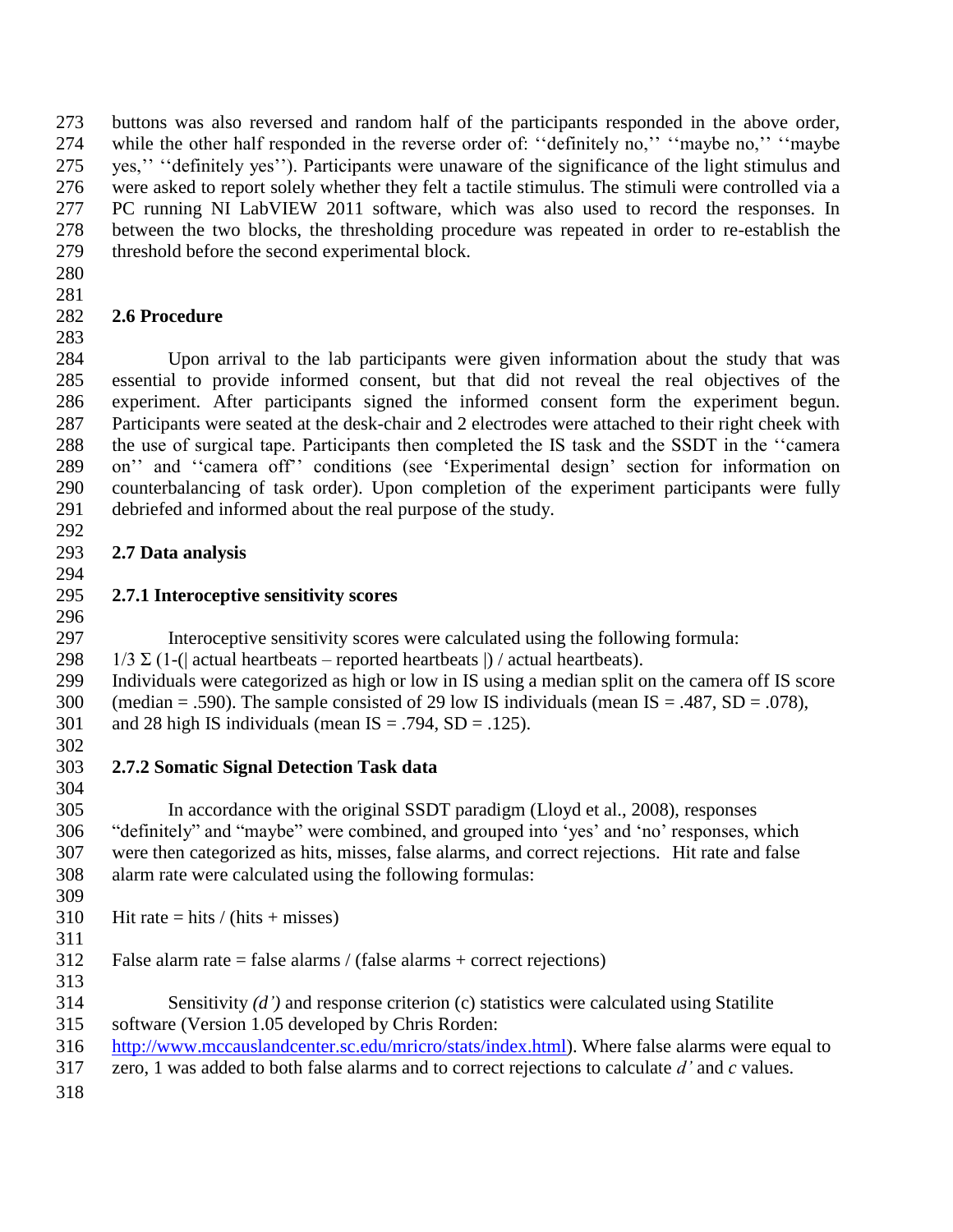### **3. Results**

### **3.1 Association between IS and Somatic Signal Detection Task performance**

 Interoceptive sensitivity scores (across all participants) were correlated with SSDT outcome variables of hit rate, false alarm rate, sensitivity, and response criterion for the non-self- focus condition. As IS scores in this condition were not normally distributed, Spearman's *ρ* correlation coefficients were computed. IS scores were positively correlated with overall false 327 alarms in the camera off condition ( $\rho = .299$ ,  $p = .024$ ), which was driven by the significant 328 positive association between IS and false alarms in the light present condition ( $\rho = .266$ ,  $p =$  .046), and a marginally significant positive relationship between IS and false alarms in the light 330 absent condition ( $\rho = .239$ ,  $p = .073$ ). IS scores were not significantly correlated with any other outcome measures on the SSDT in the camera off condition.

#### **3.2 Interoceptive sensitivity**

 As interoceptive sensitivity scores in the non-self-focus condition were not normally distributed, non-parametric test statistics were used to investigate whether the camera manipulation had an effect on IS. A Wilcoxon Signed Rank Test revealed that interoceptive sensitivity scores did not differ between self-focus ("camera on") and non-self-focus ("camera 339 off") conditions  $(Z = -1.148, p = .251)$ . No effect of camera remained when separately examining 340 the low IS group ( $Z = -.876$ ,  $p = .381$ ) or the high IS group ( $Z = -.638$ ,  $p = .524$ ). There were no 341 differences in heart rate between camera conditions  $(t (56) = -1.517, p = .135)$ .

#### **3.3 Somatic Signal Detection Task Results**

 Sensitivity (*d'*), hit rate, and response criterion (*c*) were each submitted to a 2 x 2 x 2 x 4 x 2 ANOVA with within subject factors of Light (present or absent) and Camera (on or off), and between subjects factors of Camera order (camera first or camera second), Task order (4 possible orders) and IS group (higher IS, lower IS). As there were no main effects of Camera order on sensitivity (*F* (1, 41) = .095, *p* = .760), hit rate (*F* (1, 41) = .012, *p* = .913), or response criterion (*F* (1, 41) = .004, *p* = .950), and of Task order on sensitivity (*F* (3, 41) = .990, p = .407), hit rate 351 (*F* (3, 41) = .678, p = .571), or response criterion (*F* (3, 41) = .286, p = .835) these factors were removed from final analyses, and the dependent variables were analyzed in 2 (light) x 2 (camera) x 2 (IS group) ANOVAs. As false alarms were not normally distributed, non-parametric test statistics were used to test for differences between groups and within conditions. A series of Mann-Whitney U tests and Kruskal-Wallis H tests revealed no group differences in any of the false alarm measures based on the between-subjects factors of Camera order and Task order, 357 respectively—all values were above the significance level of  $\alpha = .05$ . Table 1 contains descriptive statistics for each outcome measure in each light condition. --------------------------------------------------------------------------------------------------------------------- Insert Table 1

 --------------------------------------------------------------------------------------------------------------------- Sensitivity (*d')* was higher in the self-focus condition than in the non-self-focus condition 363 *(F (1, 55)* = 5.866  $p = .019$ ,  $\eta^2 p = .096$ ). There was a significant main effect of light on sensitivity

364 *(F (1, 55)* = 34.430 *p* <.001,  $\eta^2$ <sub>*p*</sub> = .385) with *d'* being significantly higher in light present trials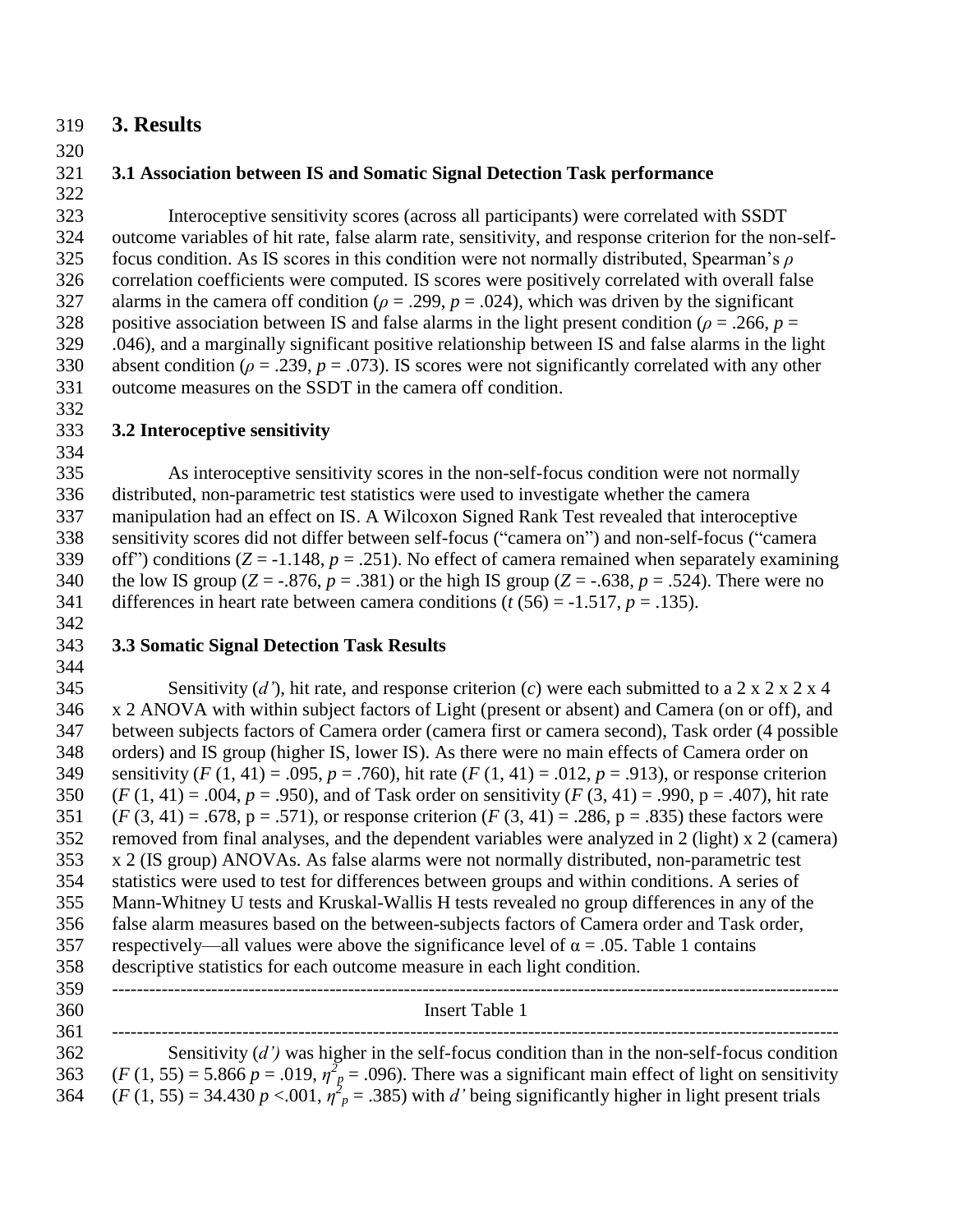than in light absent trials. There was no interaction effect of camera and light on *d'.* There was 366 no main effect of IS group on *d'*, nor interaction of IS group with camera or light on *d'*. In order to investigate the components of the increase in sensitivity, hit rate and false alarms across to investigate the components of the increase in sensitivity, hit rate and false alarms across conditions were examined next.

| 369               | Hit rate was analyzed in a 2 x 2 x 2 ANOVA, revealing a significant main effect of light                      |  |  |  |  |  |
|-------------------|---------------------------------------------------------------------------------------------------------------|--|--|--|--|--|
| 370               | $(F (1, 55) = 87.801, p < .001, \eta^2_p = .615)$ , with hit rate being significantly higher in light-present |  |  |  |  |  |
| 371               | than in light-absent trials, and a significant main effect of camera (F (1, 55) = 4.276, p = .043, $\eta_p^2$ |  |  |  |  |  |
| 372               | $=$ .072), with hit rate being significantly higher in camera-present trials than in camera-absent            |  |  |  |  |  |
| 373               | trials. There was a significant interaction of light and camera on hit rate ( $F(1, 55) = 4.304$ , $p =$      |  |  |  |  |  |
| 374               | .043, $\eta_p^2$ = .073). In order to probe the interaction, pairwise t-tests comparing hit rate in both      |  |  |  |  |  |
| 375               | camera conditions were conducted for each of the light conditions separately. The results                     |  |  |  |  |  |
| 376               | revealed that the effect of camera on hit rate was driven by the difference in hit rate across                |  |  |  |  |  |
| 377               | camera conditions in light-absent trials ( $t(56) = -2.816$ , $p = .007$ , Cohen's $d = -.753$ ), as there    |  |  |  |  |  |
| 378               | was no difference in hit rate across camera conditions in light-present trials ( $t(56) = 2.096$ , $p =$      |  |  |  |  |  |
| 379               | .400). To see whether the light had a smaller effect on hit rate in the self-focus condition—when             |  |  |  |  |  |
| 380               | the camera was on—than in the non-self-focus condition—when the camera was off—difference                     |  |  |  |  |  |
| 381               | scores (hit rate light-present – hit rate light-absent) in each condition were compared. The light            |  |  |  |  |  |
| 382               | had a significantly smaller effect on hit rate in the self-focus condition (mean difference $= 8.59$          |  |  |  |  |  |
| 383               | $(SD = 12.01)$ ) than in the non-self-focus condition (mean difference = 13.25 (SD = 12.21)), t               |  |  |  |  |  |
| 384               | $(56) = 2.096$ , $p = .041$ , Cohen's $d = .56$ . Figure 2 illustrates the effect of light and camera on hit  |  |  |  |  |  |
| 385               | rate. There was no main effect of IS group on hit rate, nor interaction of IS group with camera or            |  |  |  |  |  |
| 386               | light on hit rate.                                                                                            |  |  |  |  |  |
| 387               |                                                                                                               |  |  |  |  |  |
| 388               | Insert Figure 2                                                                                               |  |  |  |  |  |
| 389               |                                                                                                               |  |  |  |  |  |
| 390               | As false alarms were not normally distributed, non-parametric test statistics were used to                    |  |  |  |  |  |
|                   |                                                                                                               |  |  |  |  |  |
| 391               | examine for significant differences in false alarms between conditions. A Wilcoxon Signed Rank                |  |  |  |  |  |
| 392               | Test showed a main effect of light on false alarm rates ( $Z = -2.739$ , $p = .006$ ) with false alarm        |  |  |  |  |  |
| 393               | rates being higher in light-present than in light-absent trials, but no main effect of camera on              |  |  |  |  |  |
| 394               | false alarm rates ( $Z = -1.001$ , $p = .317$ ). The main effect of light on false alarms was driven by       |  |  |  |  |  |
| 395               | the "camera off" condition where false alarms were higher in light-present trials ( $Z = -2.557$ , $p =$      |  |  |  |  |  |
| 396               | .011), as opposed to the "camera on" condition where false alarms did not significantly differ                |  |  |  |  |  |
| 397               | between light-present and light-absent trials ( $Z = -1.699$ , $p = .089$ ). However, the effect of light     |  |  |  |  |  |
| 398               | on false alarm rate in each condition, as compared using mean difference scores (false alarm rate             |  |  |  |  |  |
| 399               | light-present – false alarm rate light-absent), did not differ ( $Z = -.436$ , $p = .663$ ). Figure 3         |  |  |  |  |  |
| 400               | illustrates the effect of light and camera on false alarm rate. Although the number of false alarms           |  |  |  |  |  |
| 401               | was higher in the high IS group than in the low IS group, the effect of IS group on false alarm               |  |  |  |  |  |
| 402               | rate was not statistically significant indicated by significance level values above .05 on a series           |  |  |  |  |  |
| 403               | of Mann-Whitney U tests investigating group differences in false alarm rates based on the                     |  |  |  |  |  |
| 404               | between-subjects factor of IS group.                                                                          |  |  |  |  |  |
| 405<br>406<br>407 | Insert Figure 3                                                                                               |  |  |  |  |  |

significantly more liberal response criterion in light-present trials as opposed to light-absent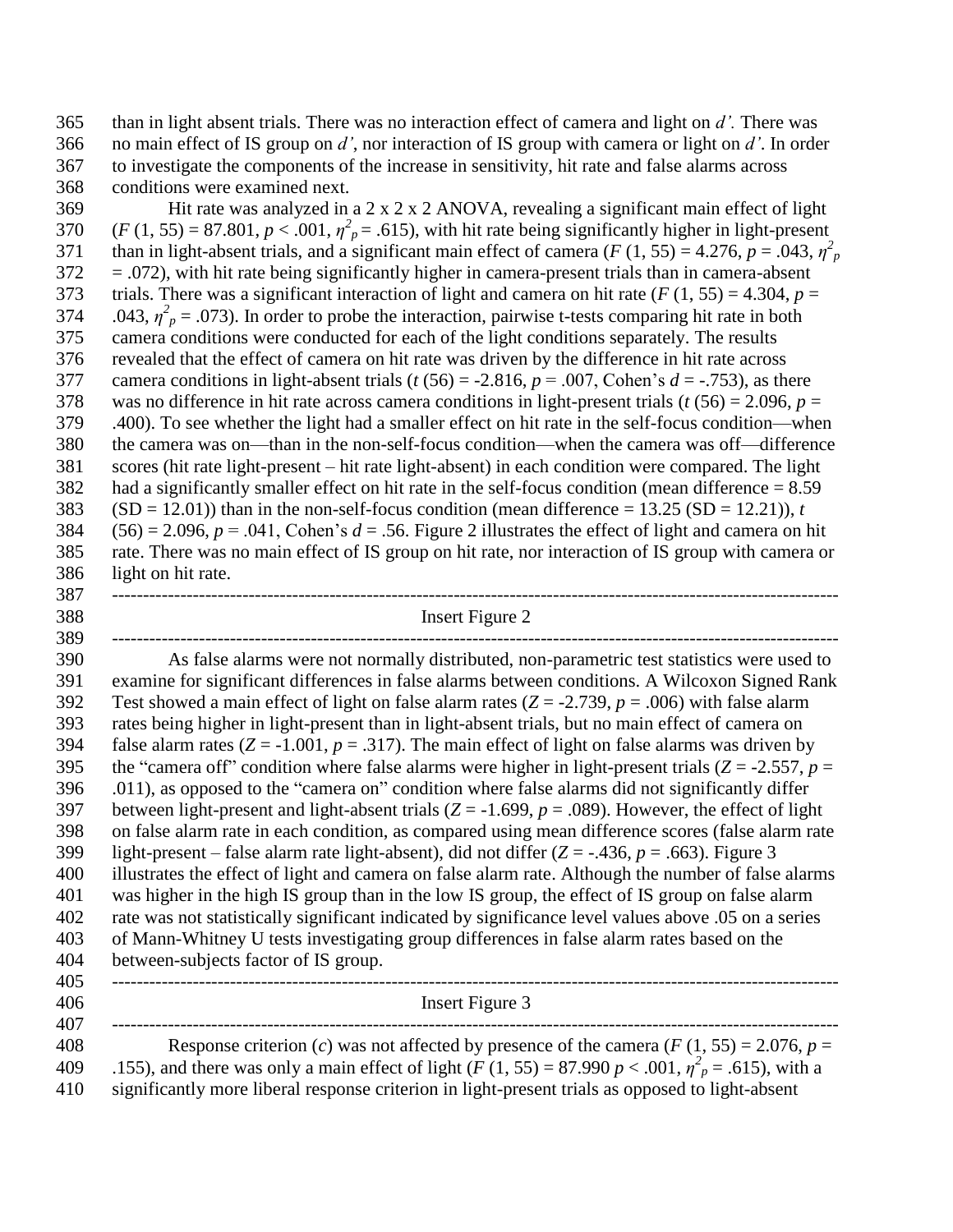trials. There was no interaction effect of camera and light on the response criterion. There was no main effect of IS group, nor interaction of IS group with camera or light on the response criterion.

### **4. Discussion**

 The current study investigated interoceptive and exteroceptive somatosory perception under two conditions: self-focus and non-self-focus, as manipulated with a video camera being turned on or turned off, respectively. Contrary to our predictions, interoceptive somatosensation, as measured with a heartbeat perception accuracy task, was not significantly affected by the self- focus manipulation. However, exteroceptive somatosensation, measured with the Somatic Signal Detection Task (SSDT), differed significantly between the two self-focus conditions. In order to investigate our research question we needed to modify certain aspects of the SSDT paradigm— namely, the site of tactile stimulation, and respective position of the light in relation to the stimulated body part. Due to the strong automatic integration of visual and tactile sensory modalities, the light in our modified version of the SSDT, which, importantly, was in the central visual field of the participant, retained its salience, and as expected, and in accordance with the SSDT paradigm, in both conditions light occurrence enhanced tactile perception, as reflected by increased sensitivity and hit rate in light-present trials. Light presence also increased false alarm rate in the ''camera off'' condition and made participants more likely to report feeling a stimulus (as reflected by a more liberal response criterion in light-present as opposed to light-absent trials). Importantly, the presence of a switched on camera also enhanced tactile perception, as reflected by increased sensitivity and higher hit rate in the ''camera on'', as opposed to ''camera off'' condition. Further, in the ''camera on'' condition, the light did not have an effect on false alarm rate as it did in the ''camera off'' condition, nor did the light increase hit rate as much in the ''camera on'' condition as it did in the ''camera off'' condition. Heartbeat perception accuracy was not a significant moderator of SSDT performance. The only significant association between heartbeat perception accuracy and SSDT measures was observed between heartbeat perception accuracy and false alarm rate in the ''camera off'', non-self-focus condition.

 To summarize, when the video camera was turned on, tactile perception was enhanced, as reflected by increased sensitivity and hit rate. Moreover, when it was turned on and recording, there was a lesser impact of light presence on hit rate and no effect of light on false alarm rate. The fact that the presence of the light improved hit rate to a larger degree when the camera was off than when the camera was on, as well as significantly increased false alarm rate only when the camera was off and not when it was on, suggests that the self-focus condition during which the camera was on was powerful enough to override the effect of light on tactile perception. Importantly, the self-focus condition with the camera turned on did not affect the response criterion, consequently eliminating the possibility that differences in performance on the SSDT were due to mere change in tendency to report feeling a tactile stimulus, instead likely reflecting an actual change in sensitivity due to the camera manipulation. It should be noted that the ''camera on'' condition might have diminished the effect of the light more easily as a result of an already weakened link between the visual and tactile sensory modalities (as compared to the original SSDT paradigm) brought about by a greater spatial distance between the sources of tactile and visual stimulation. As false alarm rates were smaller in the present study than in the original SSDT paradigm, it is

indeed likely that the magnitude of the light effect on tactile perception was smaller in the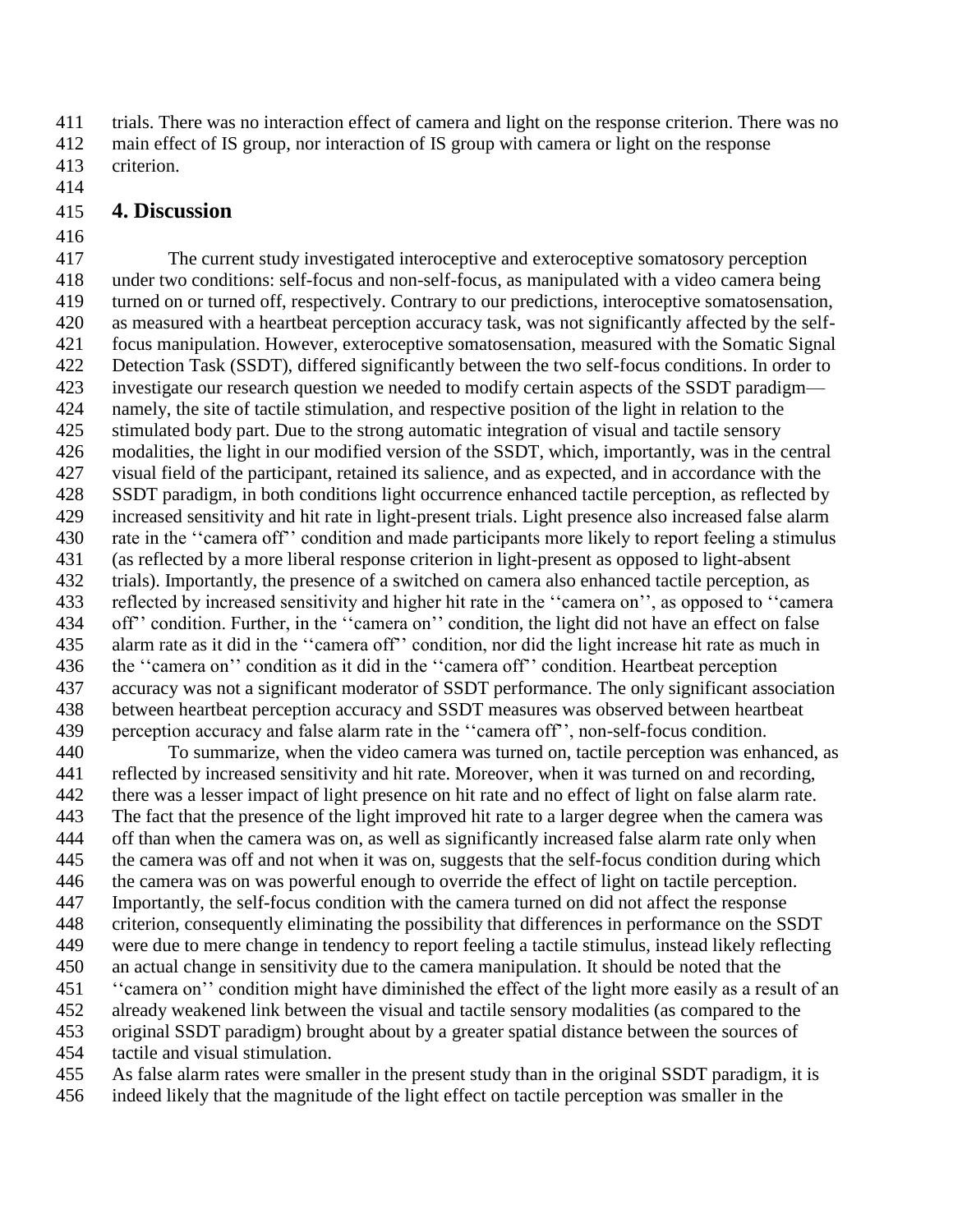present study than in the original SSDT study by Lloyd et al. (2008). Nevertheless, it should be noted that multisensory integration is not narrowly constrained by spatial correspondence and there is a large body of research demonstrating crossmodal integration also when the sensory stimulation from the two modalities occurs in distinct locations (see Spence, 2013 for a review). Overall, the light in our manipulation elicited the expected effect on tactile perception and the fact that this effect was diminished in the presence of the camera can be explained by the increase in tactile sensitivity due to heightened self-focus brought about by the turned on video camera. In interpreting our results, we suggest that the ''camera on'' condition evoked a cognitive shift from first to third person perspective in participants who, as a result of the ''camera on'' manipulation, were primed with a third person representation of the self as if one sees oneself from the outside, and particularly their face (which was the focus of the camera), which, consequently, might have contributed to the enhancement of tactile perception on the face. The visual enhancement of touch (VET) effect is a well-studied phenomenon, which demonstrates that viewing a given body region improves tactile perception in that skin region (e.g., Kennett, Taylor-Clarke, & Haggard, 2001), by influencing processing in the early somatosensory cortex (e.g., Fiorio & Haggard, 2005). While participants in the present study did not actually view their face, the video-camera being turned on might have primed thoughts of the face being viewed from the third person perspective (being previously told that the video recording of them performing the task could be watched by a third party), consequently, increasing sensitivity in detecting tactile stimuli in the ''camera on'', but not the ''camera off'' condition through a mental imagery effect analogous to the VET.

 Contrary to our predictions, the video-camera manipulation did not affect interoceptive somatosensory perception, as there was no difference in interoceptive sensitivity between the ''camera on'' and ''camera off'' conditions. Past research experiments by Ainley et al. (2012, 2013) have found an increase in interoceptive sensitivity during both mirror, and still photograph self-observation—also used to increase self-focus. Of course, it is possible that interoceptive sensitivity was affected by mere presence of the video camera, which automatically enhanced self-focus, without much further difference between ''camera on'' and ''camera off'' conditions. The design of the present study, however, limits the conclusions we can draw from the data, as we did not have a third condition in which the camera would be absent, or an independent baseline measure, which would allow us to make such a comparison. Another possibility might be that the video camera manipulation did not elicit self-focus sufficiently to increase interoceptive sensitivity. We did not ask individuals whether they felt more focused on themselves, as we were not necessarily trying to evoke a conscious increase in self-focus, and the video camera is likely to increase self-focus in a way that the individual is not explicitly conscious of. Also, we assume our manipulation was potent as it did have a significant effect on tactile perception, as we anticipated. Consequently, we propose that a lack of an observed effect in the interoceptive domain is likely due to the mode of self-focus elicited by our manipulation, which was social rather than private in nature. While mirror presence has been found to direct individual's attention to inner aspects of the self, video camera manipulations have been found to 497 draw attention to external, or social aspects of one's self that are observable to others (Carver  $\&$  Scheier, 1981). Accordingly, while mirror presence can enhance an individual's awareness of his or her inner body—a very private aspect of the self—a turned on video camera, on the other hand, might more selectively enhance tactile perception, which is the sensory modality through which individuals interact with the external world, hence, a sensory modality that is given a stronger weighting in the context of the social self-focus manipulation, thereby enhancing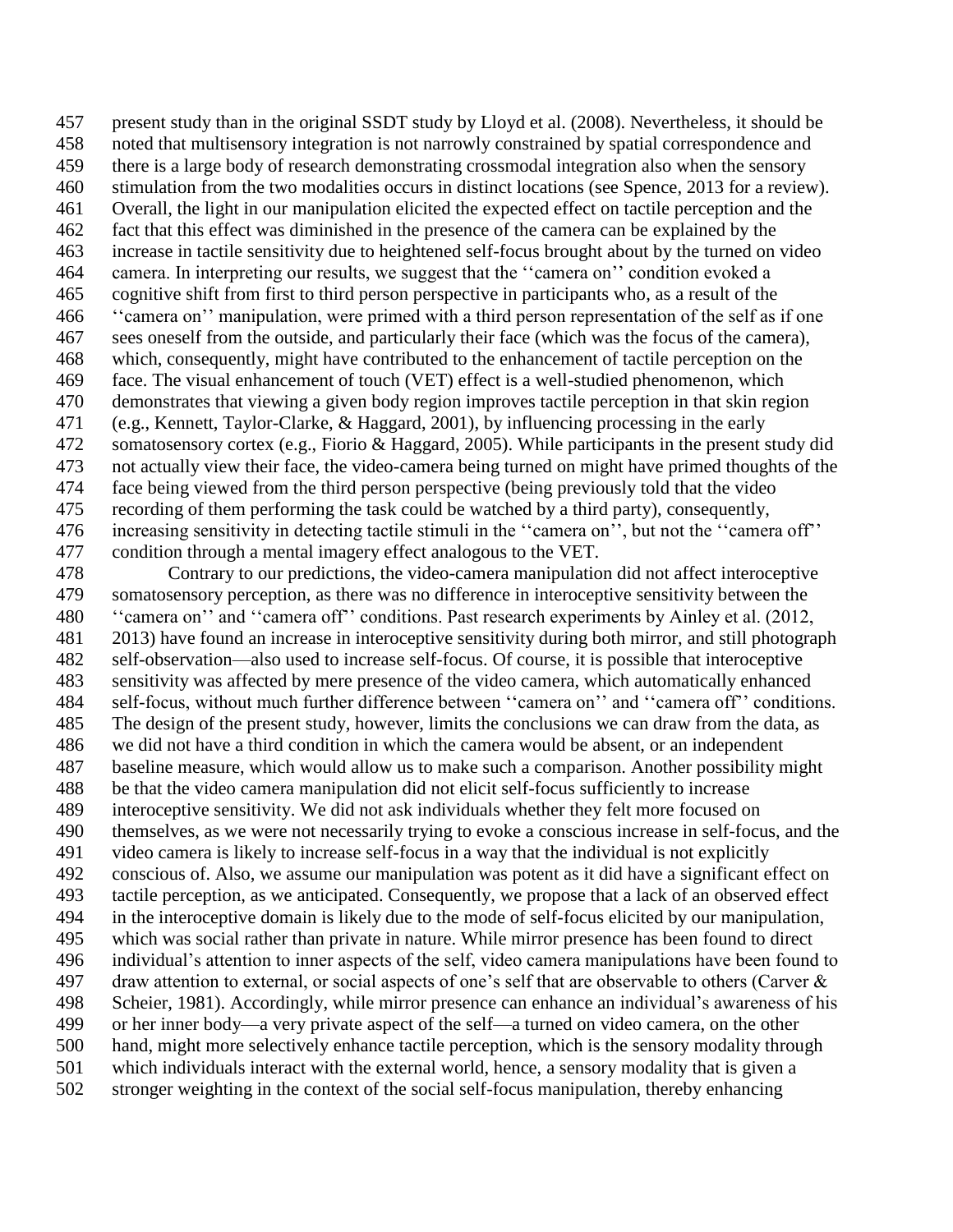information processing associated with that modality.

 Finally, we investigated the relationship between interoceptive and exteroceptive somatosensory perception by examining our data for potential moderating effects of interoceptive sensitivity on SSDT performance, after splitting our participants into two groups: higher and lower heartbeat perception accuracy groups based on the sample median in the ''camera off'' condition. While we did not observe any modulation of tactile perceptual performance based on interoceptive sensitivity being higher or lower, it should be noted that our sample median was rather low, hence our groups did not represent individuals truly high and low in interoceptive sensitivity. Interestingly, we observed a positive correlation between interoceptive sensitivity and false alarm rate in the ''camera off '' condition. This relationship was not reflected in the independent sample comparison results—most likely due to the heavily skewed distribution of false alarms, which included many values of zero, which necessitated the use of non-parametric statistical tests likely lacking in power to detect the difference.

 It has been proposed that increased attention to interoceptive stimuli might contribute to the occurrence of false alarms by increasing sensory noise, thereby making it more difficult for an individual to distinguish between signal and noise (sensations originating outside and inside the body, respectively) when detecting a tactile stimulus (Mirams et al., 2013; Silvia & Gendolla, 2001). Mirams et al. (2012) found that directing individuals' attention to pulse sensations in the

fingertip increased individual propensity to report feeling a threshold tactile stimulus,

nevertheless did not significantly affect sensitivity measures.

- Consequently, the results of that study suggest that interoceptive attention might bias individuals toward reporting tactile sensations in their absence, but do not entirely support the hypothesis that interoceptive attention contributes to individuals being less able to distinguish sensory noise from signal. It should be considered that in their experiment, Mirams et al. utilized an untypical interoceptive attention task in which they asked participants to focus their attention on pulse sensations in their fingertip. This methodology might account for an increased propensity to report having felt a tactile stimulus on the fingertip when completing the SSDT afterwards. Notably, in the present study, where we employed a classic version of the task, we did not find an effect of engaging in the heartbeat perception task on SSDT performance, as indicated by a lack of task order effects in our data. Importantly, while Mirams et al. investigated overall effects of interoceptive attention on SSDT performance, they left unexamined the question of whether inter-individual variability in baseline interoceptive sensitivity was related to tactile perception. While our results show that individuals with higher interoceptive sensitivity made more false alarms on the SSDT during the ''camera off'' condition, we did not observe any association between IS and sensitivity measures which would be more directly indicative of diminished ability to tell apart sensory signal from sensory noise. Even though false alarms on the SSDT have been associated with activity in the right insula and the anterior cingulate cortex (Poliakoff et al., in preparation, as cited in Mirams et al., 2013)—regions central to bodily attention and interoception (Craig, 2003; Critchley, Wiens, Rotshtein, Ohman, & Dolan, 2004)—more empirical evidence is needed to test whether increased interoceptive sensitivity interferes with exteroceptive processing of bodily signals—especially, given the evidence for the contrary, where individuals with higher interoceptive sensitivity have been shown to be less susceptible to the Rubber Hand Illusion (Tsakiris, Tajadura-Jimenez, & Constantini, 2011). The Tsakiris et al. study suggests that individuals with higher interoceptive sensitivity are less susceptible to interference from exteroceptive signals in their
- perceptual experience. Nevertheless, individuals with higher interoceptive sensitivity would then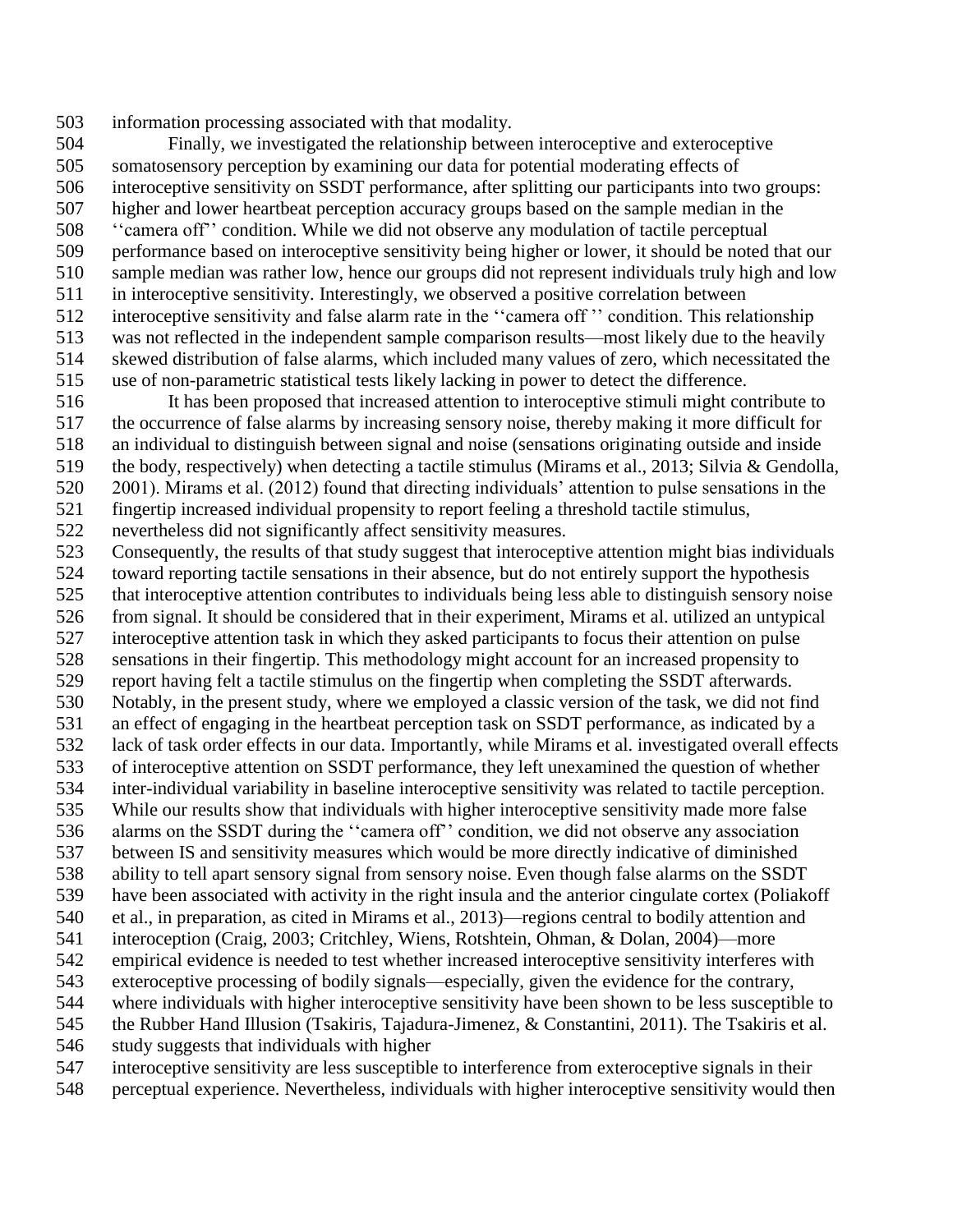- be expected to show enhanced exteroceptive somatosensory perception, and more specifically,
- increased sensitivity on the SSDT, which is also not supported by our data inasmuch as we did
- not observe any relationship between interoceptive sensitivity and tactile sensitivity measures.
- Consequently, further research is needed to establish the exact nature of the relationship between
- interoceptive and exteroceptive somatosensory processing.
- 

## **4.1 Conclusions**

 To conclude, we investigated the effects of social self-focus on exteroceptive somatosensory processing, as measured with the Somatic Signal Detection Task, and interoceptive sensitivity, as measured with a heartbeat perception accuracy task. Our results show that when a video camera was turned on, it enhanced tactile perception, but did not affect heartbeat perception accuracy, relative to the ''camera off'' condition. Essentially, it can be concluded that social self-focus, as manipulated with a video camera being turned on or turned off, enhanced bodily perception in the exteroceptive tactile modality. Unlike mirrors, which have been found to evoke private self-focus by directing attention to private aspects of the self, video cameras have been found to direct attention to social aspects of the self that are external and observable to others (Davies, 2005). Therefore, the effect of social self-focus on tactile perception, and not on heartbeat perception, could be perhaps attributed to the inherently social aspect of tactile processing. Even though the effect of the switched on video camera on exteroceptive somatosensory processing was not modulated by interoceptive sensitivity, we observed heartbeat perception accuracy to be positively correlated with false alarms in the ''camera off'' condition. This finding is consistent with recent research showing that false alarm responses on the SSDT are associated with activity in the interoceptive centres of the brain—the right insula and the ACC (Poliakoff, in preparation, as cited in Mirams et al., 2013), nevertheless, our results do not shed further light on the nature of the relationship between interoceptive sensitivity and exteroceptive somatosensory processing such as tactile processing, as we failed to find significant correlations between heartbeat perception accuracy and any of the other SSDT outcome measures. Future research should delineate the relationship between interoceptive sensitivity and exteroceptive somatosensory processing, by taking into account the potential for modulating effects of various modes of attention to self on the way in which somatosensory processing of internally and externally originating bodily signals interacts in shaping body awareness and perception. 

- 
- 
- 
- 
- 
- 
- 
- 
-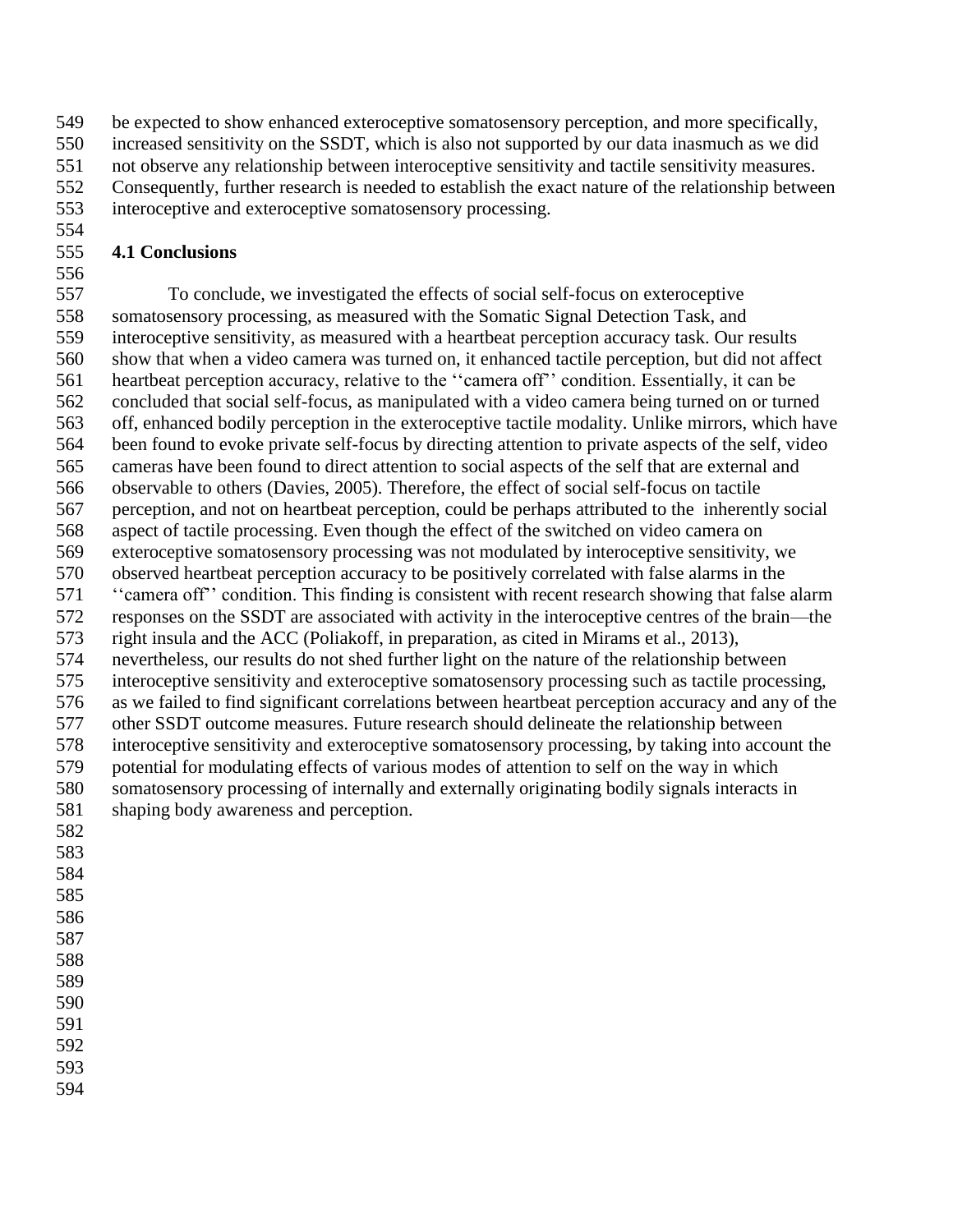#### **References**

- 
- Ainley, V., Tajadura-Jimenez, A., Fotopoulou, A., & Tsakiris, M. (2012). Looking into myself: Changes in interoceptive sensitivity during mirror self-observation. *Psychophysiology, 49*(11), 1504-1508.
- Ainley, V., Maister, L., Brokfeld, J., Farmer, H., & Tsakiris, M. (2013). More of myself: Manipulating interoceptive awareness by heightened attention to bodily and narrative aspects of the self. *Consciousness and Cognition, 22*(4), 1231-1238.
- Aspell, J.E., Heydrich, L., Marillier, G., Lavanchy, T., Herbelin, B., & Blanke, O. (2013). Turning body and self inside out: Visualized heartbeats alter bodily self-consciousness and tactile perception. *Psychological Science, 24*(12), 2445-2455.
- Berlucchi, G., & Aglioti, S. M. (2010). The body in the brain revisited. *Experimental Brain Research, 200*(1), 25-35.
- Burgio, K. L., Merluzzi, T. V., & Pryor, J. B. (1986). Effects of performance expectancy and self-focused attention on social-interaction. *Journal of Personality and Social Psychology, 50*(6), 1216-1221.
- Carver, C. S., & Scheier, M. F. (1981). A*ttention and self-regulation: A central-theory approach to human behavior*. New York and Berlin: Springer-Verlag.
- Craig, A. D. (2003). Interoception: the sense of the physiological condition of the body. *Current Opinion in Neurobiology, 13*(4), 500-505.
- Craig, A. D. (2009). How do you feel now? The anterior insula and human awareness. *Nature Reviews Neuroscience, 10*(1), 59-70.
- Critchley, H. D., Wiens, S., Rotshtein, P., Ohman, A., & Dolan, R. J. (2004). Neural systems supporting interoceptive awareness. *Nature Neuroscience, 7*(2), 189-195.
- Davies, M. F. (2005). Mirror and camera self-focusing effects on complexity of private and public aspects of identity. *Perceptual and Motor Skills, 100*(3), 895-898.
- Duval, T. S., & Lalwani, N. (1999). Objective self-awareness and causal attributions for self- standard discrepancies: Changing self or changing standards of correctness. *Personality and Social Psychology Bulletin, 25*(10), 1220-1229.
- Farb, N. A. S., Segal, Z. V., & Anderson, A. K. (2013). Attentional modulation of primary interoceptive and exteroceptive cortices. *Cerebral Cortex, 23*(1), 114-126.
- Fiorio, M., & Haggard, P. (2005). Viewing the body prepares the brain for touch: effects of TMS over somatosensory cortex. *European Journal of Neuroscience*, *22*(3), 773– 777.
- Hurliman, E., Nagode, J. C., & Pardo, J. V. (2005). Double dissociation of exteroceptive and interoceptive feedback systems in the orbital and ventromedial prefrontal cortex of humans. *Journal of Neuroscience, 25*(18), 4641-4648.
- Kennett, S., Taylor-Clarke, M., & Haggard, P. (2001). Noninformative vision improves the spatial resolution of touch in humans. *Current Biology*, *11*(15), 1188–1191.
- Lloyd, D. M., Mason, L., Brown, R. J., & Poliakoff, E. (2008). Development of a paradigm for measuring somatic disturbance in clinical populations with medically unexplained symptoms. *Journal of Psychosomatic Research, 64*(1), 21–24.
- Mirams, L., Poliakoff, E., Brown, R. J., & Lloyd, D. M. (2012). Interoceptive and exteroceptive attention have opposite effects on subsequent somatosensory perceptual decision making. *Quarterly Journal of Experimental Psychology, 65*(5), 926-938.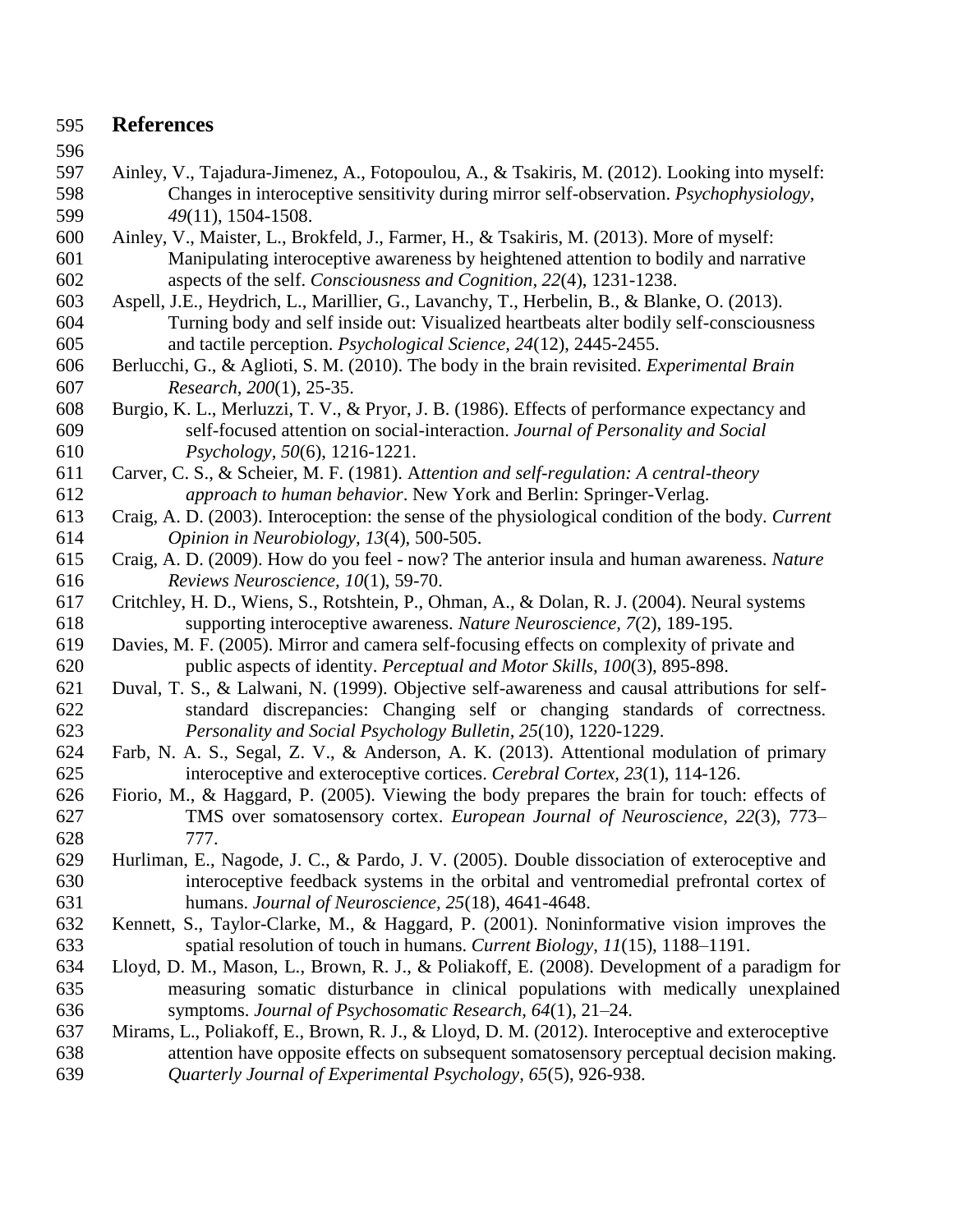- Mirams, L., Poliakoff, E., Brown, R. J., & Lloyd, D. M. (2013). Brief body-scan meditation practice improves somatosensory perceptual decision making. *Consciousness and Cognition, 22*(1), 348-359.
- Neisser, U. (1993). The self-perceived. In U. Neisser (Ed.), *The perceived self: Ecological interpersonal sources of self-knowledge*. New York: Cambridge University Press.
- Pollatos, O., Herbert, B. M., Matthias, E., Schandry, R. (2007). Heart rate response after emotional picture presentation is modulated by interoceptive awareness. *International Journal of Psychophysiology, 63*(1), 117–124.
- Schandry, R. (1981). Heart beat perception and emotional experience. *Psychophysiology, 18*(4), 483-488.
- Silvia, P. J., & Gendolla, G. H. (2001). On introspection and self-perception: Does self-focused attention enable accurate self-knowledge? *Review of General Psychology, 5*(3), 241-269.
- Simmons, W. K., Avery, J. A., Barcalow, J. C., Bodurka, J., Drevets, W. C. & Bellgowan, P. (2012). Keeping the body in mind: Insula functional organization and functional connectivity integrate interoceptive, exteroceptive, and emotional awareness. *Human Brain Mappin, 34*(11), 2944-2958.
- Spence, C. (2013). Just how important is spatial coincidence to multisensory integration? Evaluating the spatial rule. In M. B. Miller & A. Kingstone (Eds.). *Year in Cognitive Neuroscience* (Vol. 1296, pp. 31–49). Oxford: Blackwell Science Publ.
- Suzuki, K., Garfinkel, S. N., Critchley, H. D., Seth, A. K. (2013). Multisensory integration across exteroceptive and interoceptive domains modulates self-experience in the rubber-hand illusion. *Neuropsychologia*, *51*(13), 2909–2917.
- Talsma, D., & Woldorff, M. G. (2005). Selective attention and multisensory integration: multiple phases of effects on the evoked brain activity. *Journal of Cognitive Neuroscience, 17*(7), 1098-1114.
- Tsakiris, M. (2010). My body in the brain: A neurocognitive model of body-ownership. Neuropsychologia, 48(3), 703-712.
- Tsakiris, M., Tajadura-Jimenez, A., & Costantini, M. (2011). Just a heartbeat away from one's body: interoceptive sensitivity predicts malleability of body representations. Proceedings of the Royal Society, B, Biological Sciences. 278, 2470-2476.
- Weisz, J., Balazs, L., & Adam, G. (1988). The influence of self-focused attention on heartbeat perception. *Psychophysiology, 25*(2), 193-199.
- Werner, N.S., Jung, K., Duschek, S., & Schandry, R. (2009). Enhanced cardiac perception is associated with superior decision-making. *Psychophysiology*, *46*(3), 1123-1129.
- Werner, N.S., Peres, I., Duschek, S., & Schandry, R. (2010). Implicit memory for emotional words is modulated by cardiac perception. *Biological Psychology*, *85*(3), 370-376.
- 
- 
- 
- 
- 
- 
- 
- 
-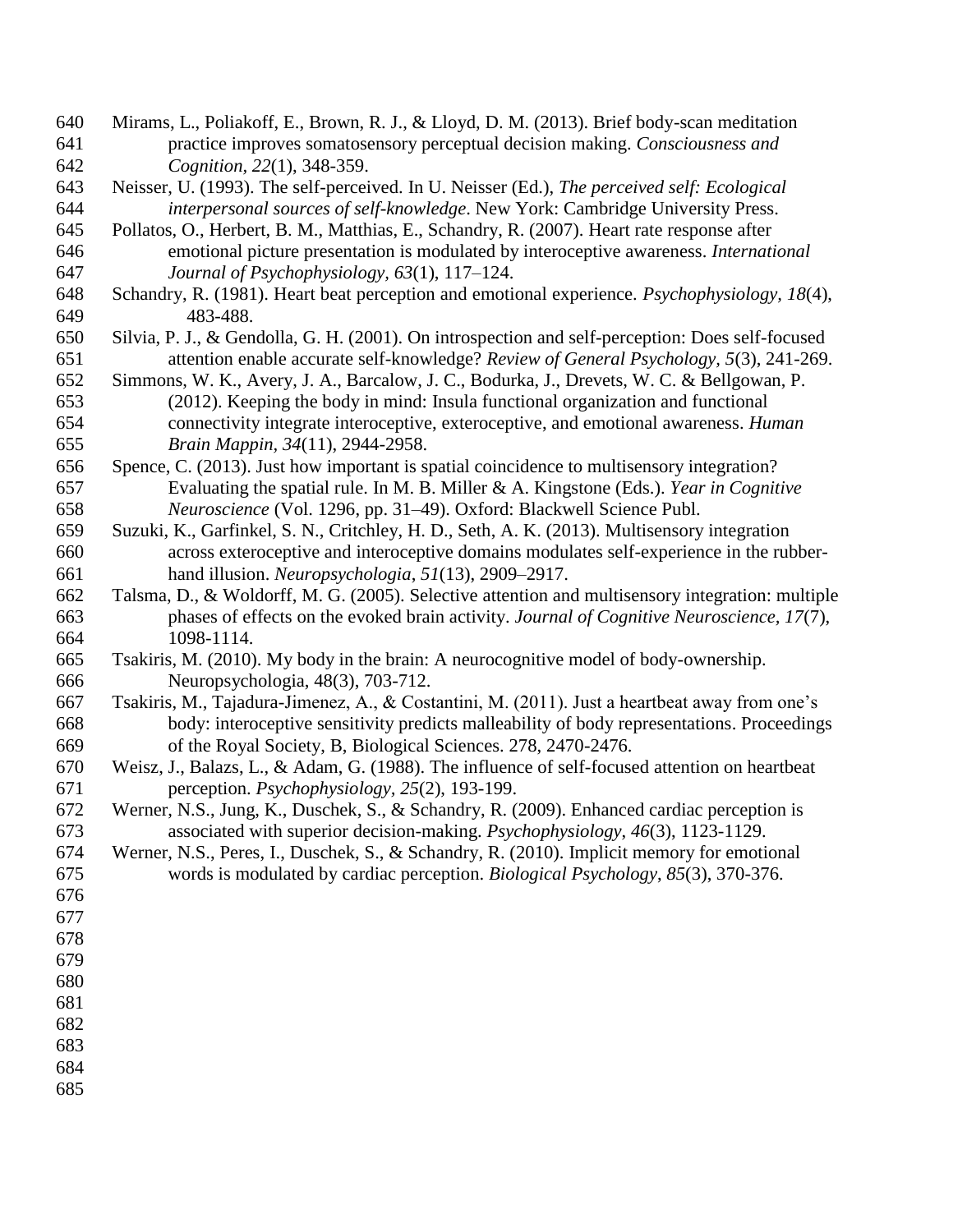# 686 **Tables and Figures**

687

Table 1. 689

690 Mean sensitivity and response criterion in each camera and light condition.

691

|          |                 | <b>Camera condition</b> |                  |  |
|----------|-----------------|-------------------------|------------------|--|
| Variable | Light condition | "Camera off" (NSF)      | "Camera on" (SF) |  |
|          | No light        | 1.72(.51)               | 2.01(.50)        |  |
|          | Light           | 1.91(.50)               | 2.13(.52)        |  |
|          | Overall         | 1.86(.46)               | 2.02(.47)        |  |
| с        | No light        | .87(.28)                | .66(.26)         |  |
|          | Light           | .78(.26)                | .65(.27)         |  |
|          | Overall         | .77(.24)                | .72(.24)         |  |

692 *Note:* NSF = non self-focus; SF = self-focus;  $d'$  = sensitivity,  $c$  = response criterion. Standard deviations in parentheses.

deviations in parentheses.

694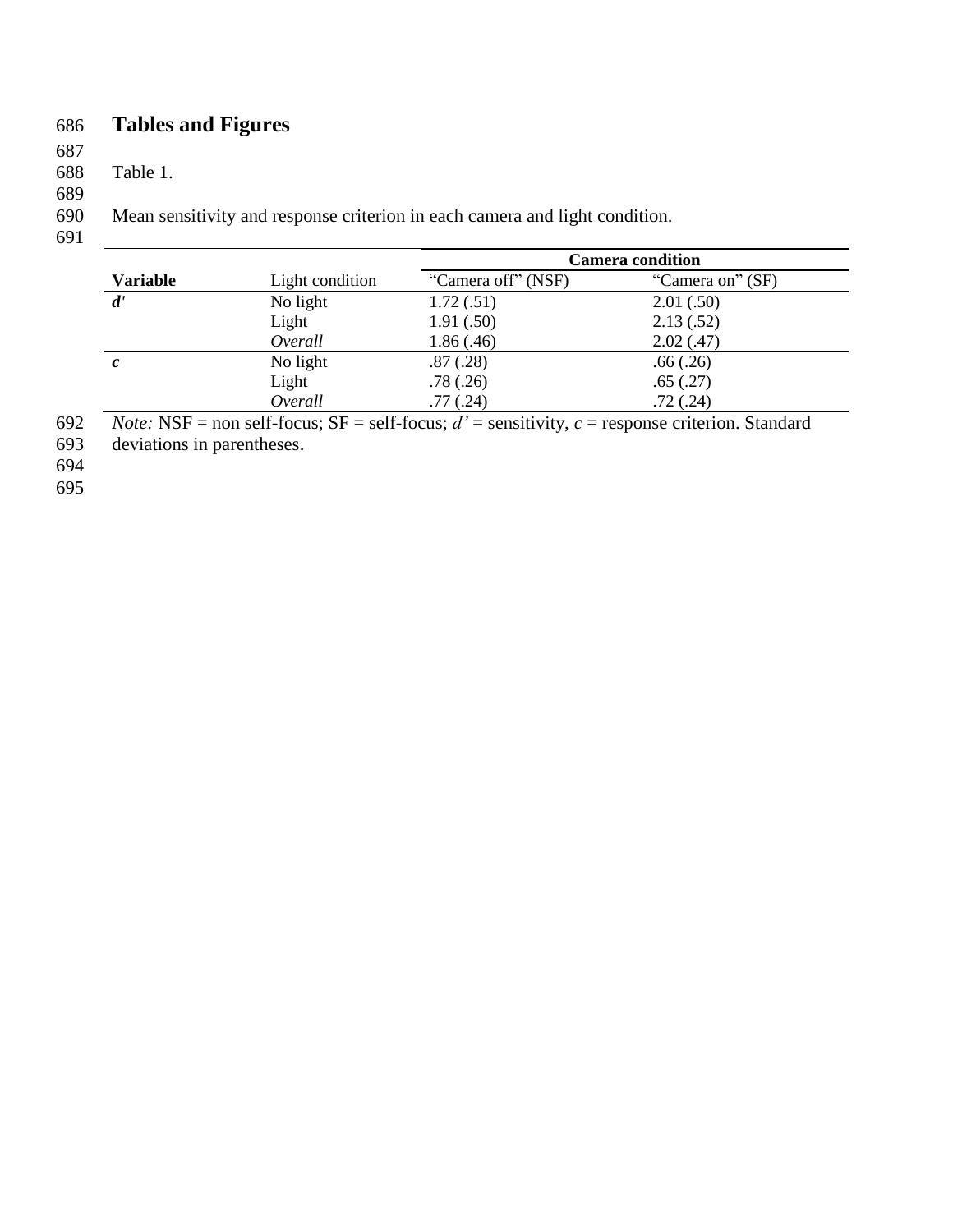- Figure 1.
- 697<br>698
- Experimental set-up.



- 
- 
- 
- 
- 

 

 

- 
- 
- 
-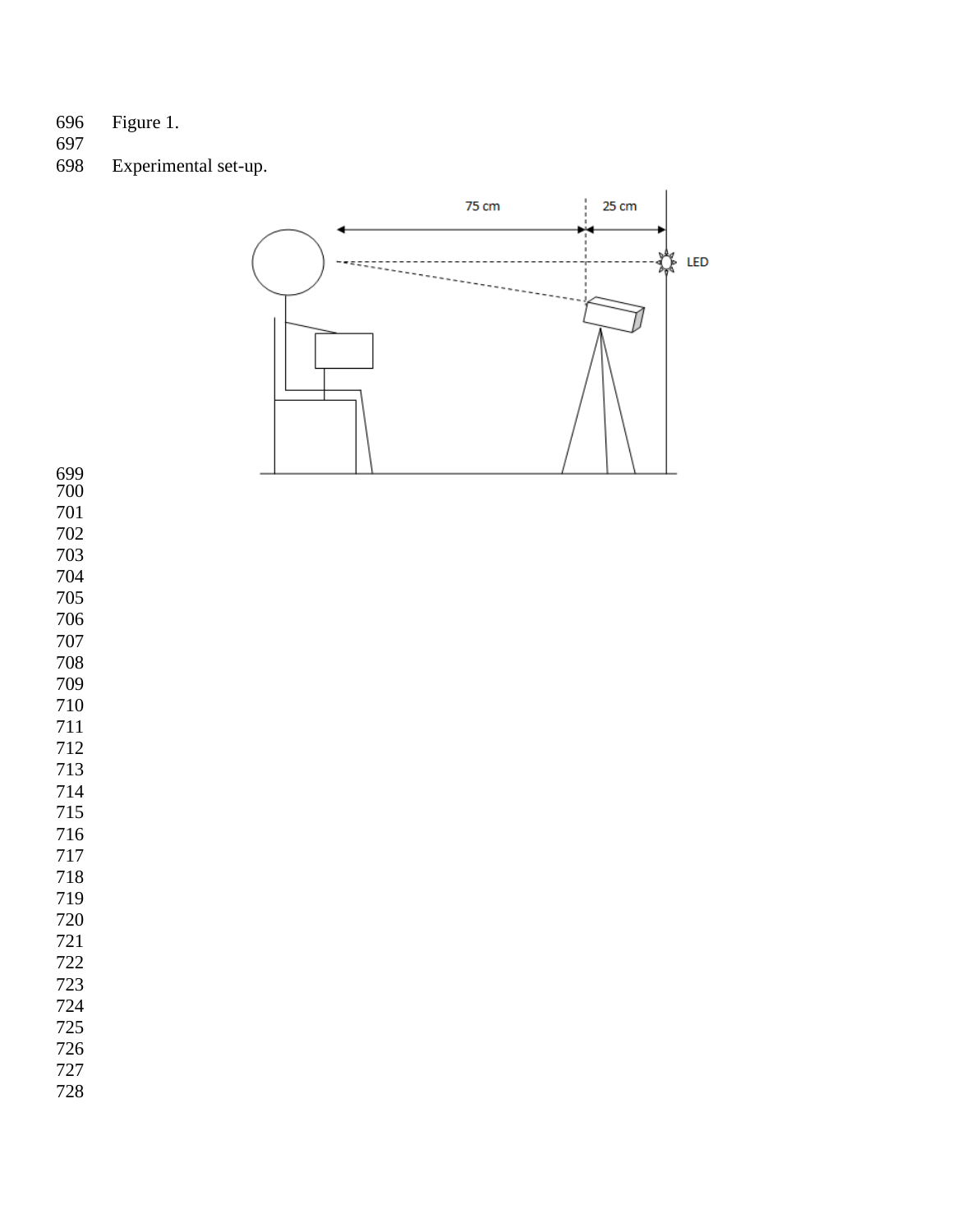- Figure 2.
- 
- The effect of camera and light on hit rate.
- 



 *Note*: \* *p* < .05